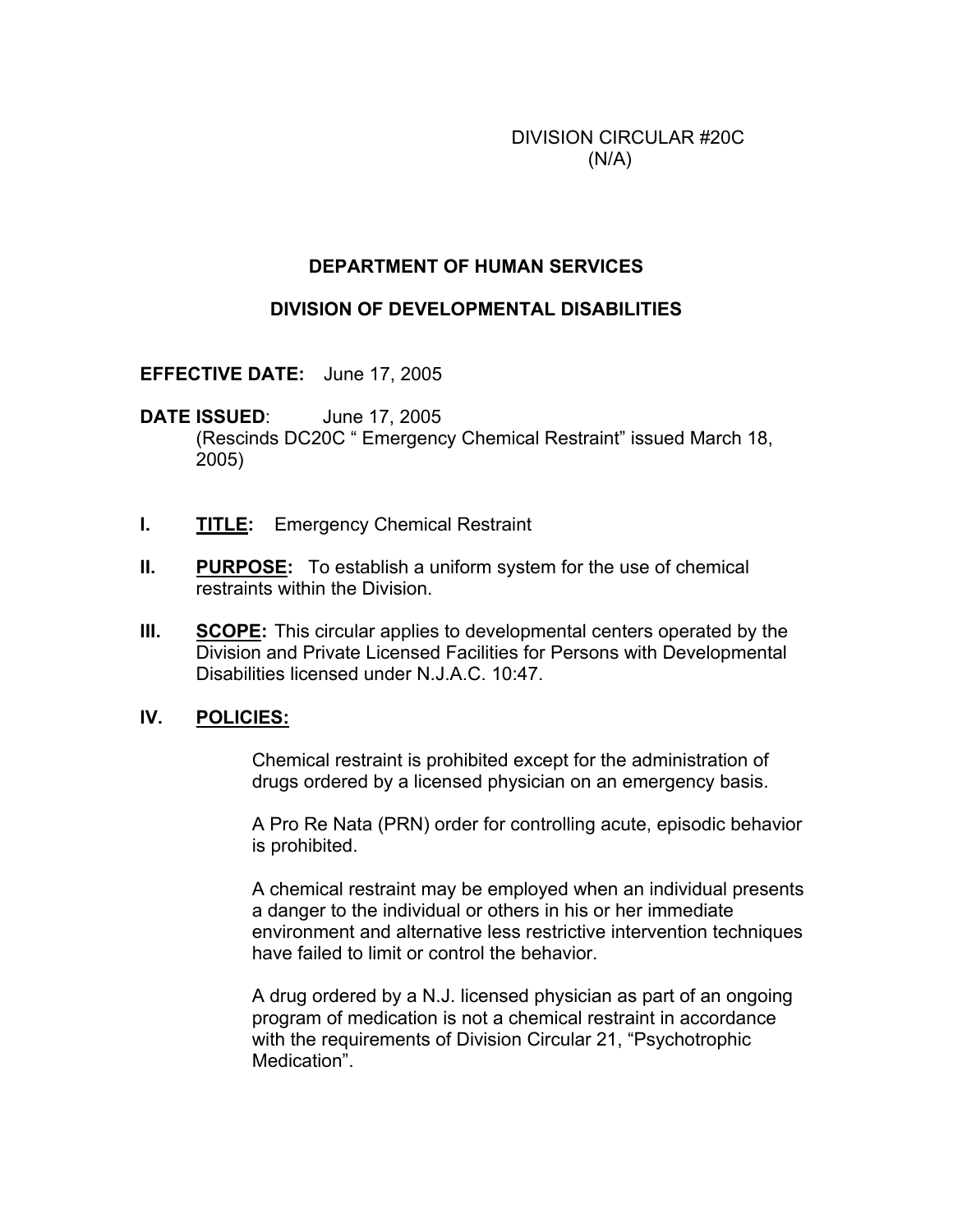A drug ordered by a licensed physician, physician's assistant, nurse practitioner, or dentist as a pretreatment prior to medical or dental examination or prior to a procedure (e.g. mammography) is not a chemical restraint.

 A chemical restraint may be used only in an emergency. Informed consent is not required in an emergency.

# **V. GENERAL STANDARDS:**

 A. Definitions - The following terms shall have the meaning defined herein:

 Chemical restraint means the administration of a drug in an emergency for the specific and exclusive purpose of controlling an acute or episodic behavior.

Emergency means a situation in which an individual engages in a behavior or patterns of behavior that will likely result in serious harm to self or others.

B. Chemical restraints shall not be used as punishment, for the convenience of staff or as a substitute for services.

## **VI. PROCEDURE:**

- A. If a person is exhibiting dangerous behavior, a chemical restraint may be requested only when other less restrictive intervention techniques have proven unsuccessful.
- B. A Registered Nurse shall contact the physician to give the information as to the need for a chemical restraint.
- C. If a physician is present at the facility at the time of the request, the physician shall examine the individual on site. If a physician is not present, a telephone order may be requested. It is preferable (but not mandatory) that the physician may discuss the patient's condition with a consultant psychiatrist (if the physician is not a psychiatrist) prior to giving the order.
- D. Instructions for monitoring the individual shall be part of the physician's order.
- E. The Registered Nurse shall immediately document the use of chemical restraint. Documentation shall include the nature of the